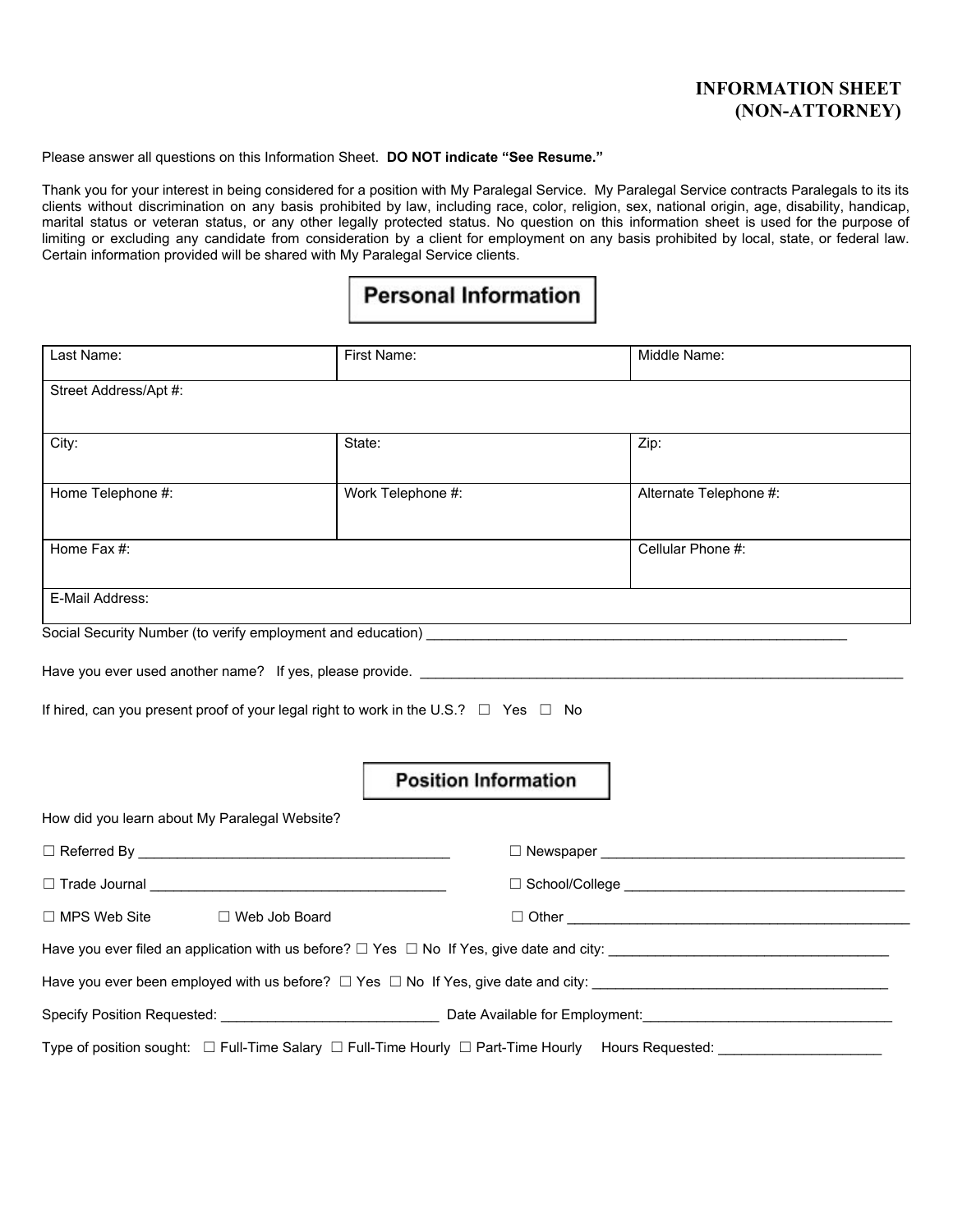## **Employment Experience**

Please list your employment history below starting with your current or most recent job. *(Please include any temporary work.)*

|                                              | <b>Date</b>    | <b>Show Current or Most Recent Position First</b> | <b>Describe Your Duties</b> |
|----------------------------------------------|----------------|---------------------------------------------------|-----------------------------|
| <b>From</b><br>Mo. Yr.<br>Reason For Leaving | To<br>Mo. Yr.  | Job Title<br>Salary: Starting: \$                 |                             |
| From<br>Mo. Yr.<br>Reason For Leaving        | To.<br>Mo. Yr. | Job Title                                         |                             |
|                                              |                |                                                   |                             |
| From<br>Mo. Yr.                              | Τo<br>Mo. Yr.  | Job Title                                         |                             |
| Reason For Leaving                           |                | Salary: Starting: \$                              |                             |
| <b>From</b><br>Mo. Yr.                       | To<br>Mo. Yr.  | Job Title<br>Address __________________           |                             |
| Reason For Leaving                           |                | Salary: Starting: \$                              |                             |

| From<br>Mo. Yr.<br>Reason For Leaving | To<br>Mo. Yr. | Company Name Manual Company Name<br>Address ______________________<br>City State Zip Cod<br>Salary: Starting: \$                                                                         |  |
|---------------------------------------|---------------|------------------------------------------------------------------------------------------------------------------------------------------------------------------------------------------|--|
| From<br>Mo. Yr.                       | To<br>Mo. Yr. | Address _______________<br>State ___________ Zip Cod________________<br>Phone Number Alt. Number Alternative Alt. Number<br>Supervisor  __________<br>Salary: Starting: \$<br>Ending: \$ |  |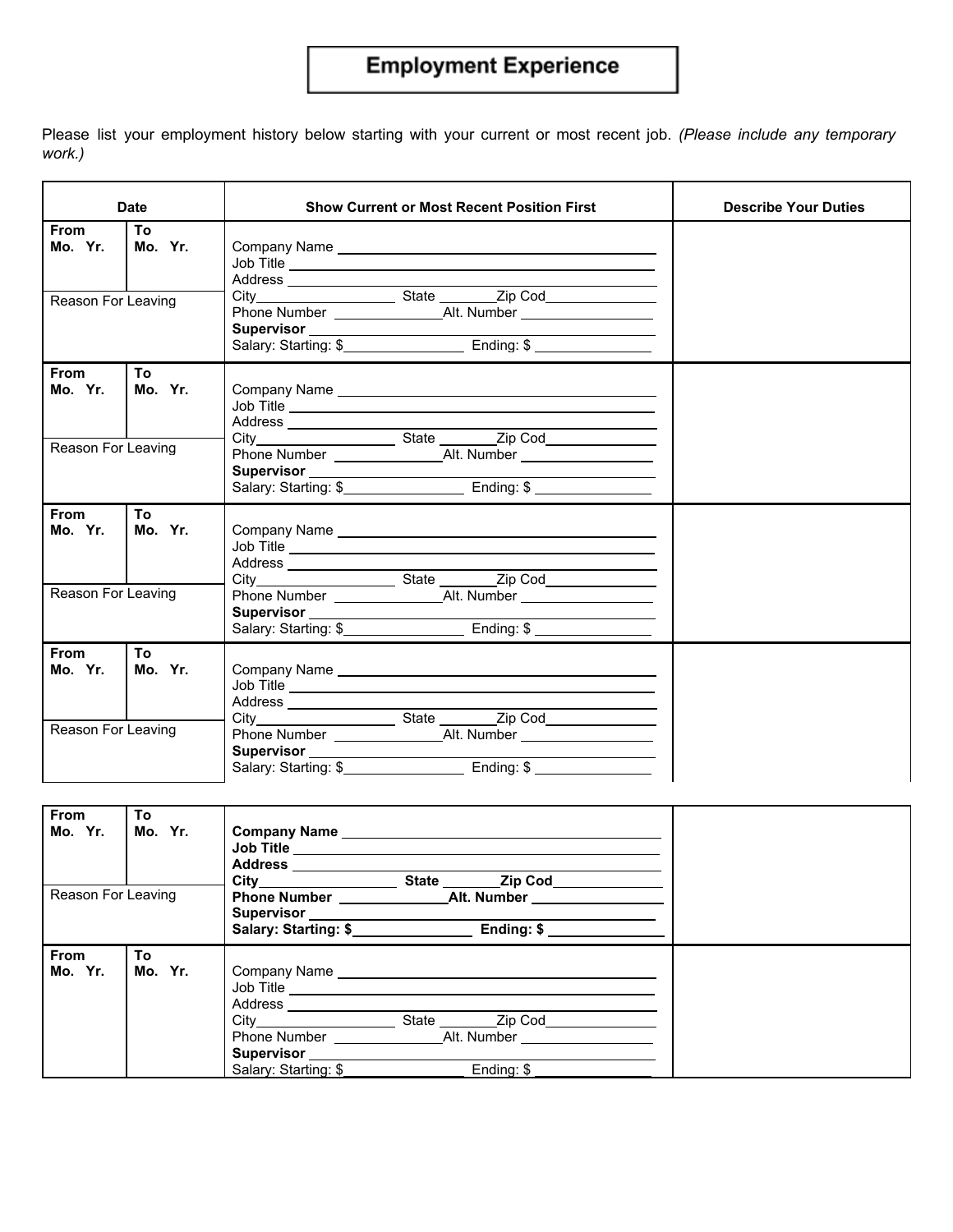#### **Educational Data**

| <b>School</b>                    | Print Name, City, State and<br>Campus (if more than 1<br>location) for each School | <b>Last Year</b><br><b>Completed</b>                                          | <b>List Diplom</b><br>or Degree<br><b>Received</b> | <b>Major/Mind</b><br><b>Course of Study</b> | <b>GPA/</b><br><b>Class Rank</b> |
|----------------------------------|------------------------------------------------------------------------------------|-------------------------------------------------------------------------------|----------------------------------------------------|---------------------------------------------|----------------------------------|
| <b>High School</b>               |                                                                                    | П<br>1 1 2 1<br>$3 \Box 4$                                                    |                                                    |                                             |                                  |
| College                          |                                                                                    | П<br>$2\Box$<br>$\mathbf{3}$<br>$\blacksquare$<br>$\overline{4}$<br>$1 \mid$  |                                                    |                                             |                                  |
| Graduate School                  |                                                                                    | $\overline{2}$<br>3<br>$\overline{1}$<br>$\Box$<br>$\overline{4}$<br>$\perp$  |                                                    |                                             |                                  |
| Technical or Business<br>School  |                                                                                    | $\Box$<br>2 □<br>$\mathbf{3}$<br>$1 \mid$<br>$\overline{4}$<br>$\blacksquare$ |                                                    |                                             |                                  |
| Professional<br>Certification(s) |                                                                                    |                                                                               |                                                    |                                             |                                  |
| Other                            |                                                                                    |                                                                               |                                                    |                                             |                                  |

**References** 

May we contact your current employer?  $□$  Yes  $□$  No  $□$  N/A

Please provide three professional references:

| Name | <b>Title</b> | Company | Relationship | <b>Phone Number</b> |
|------|--------------|---------|--------------|---------------------|
|      |              |         |              |                     |
|      |              |         |              |                     |
|      |              |         |              |                     |

#### **Additional Background Information**

Please explain any gaps in your employment history *multimense explain any gaps* in your employment history

Have you received any written reprimands or disciplinary suspensions during any previous employment? □ Yes □ No

If yes, explain \_\_

Have you ever been discharged or asked to resign?  $□$  Yes  $□$  No

If yes, explain \_

Summarize special job-related skills, licenses, and qualifications acquired from employment or other experience: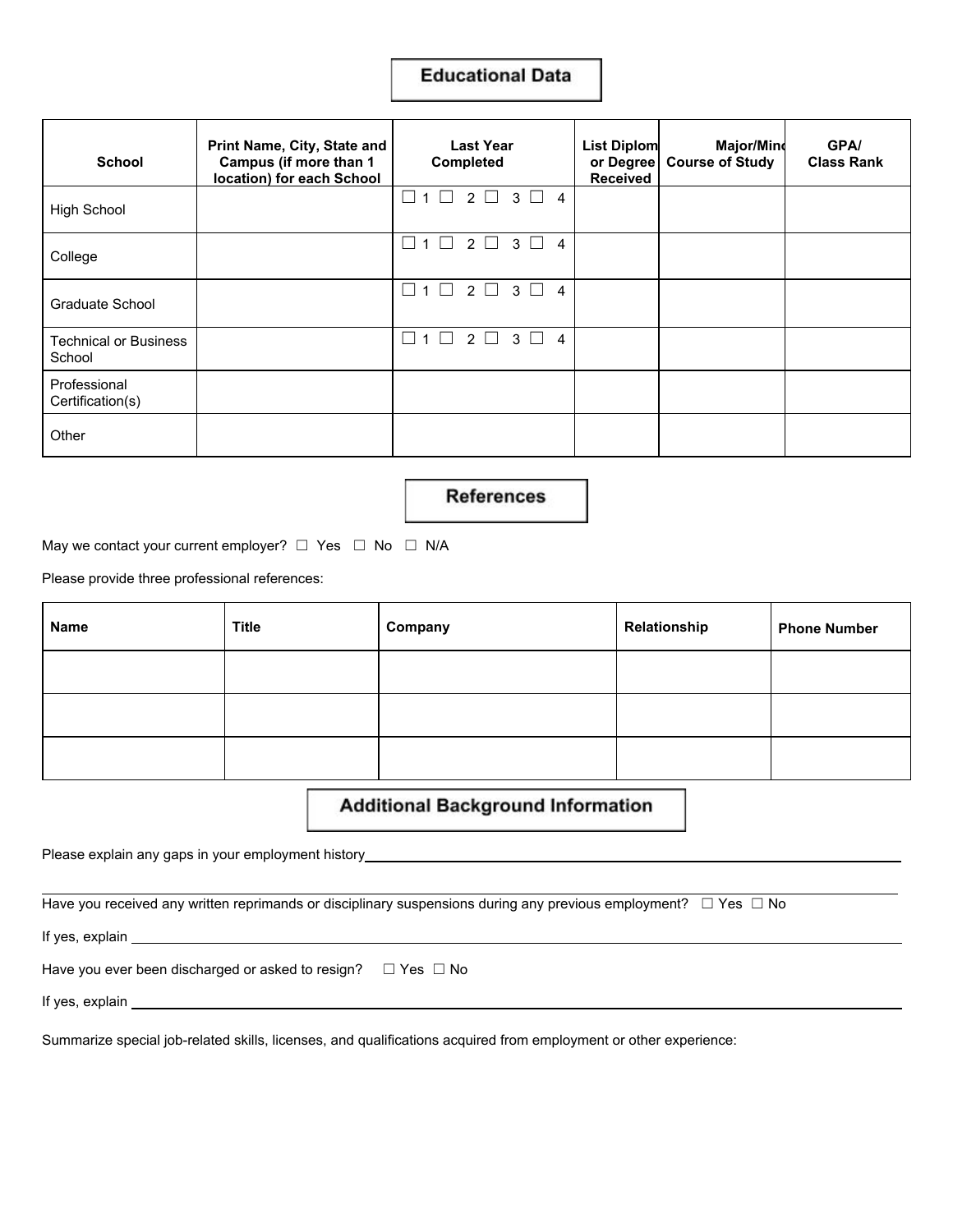#### **Language Skills:** Indicate any foreign languages you speak, read and/or write.

|       | Fluent | Good | Fair |
|-------|--------|------|------|
| Speak |        |      |      |
| Read  |        |      |      |
| Write |        |      |      |

#### **Computer Skills:** Indicate any computer program, software and/or database experience.

|    | <b>Basic Knowledge</b> | Working Knowledge | Very Proficient |
|----|------------------------|-------------------|-----------------|
| 1. |                        |                   |                 |
|    |                        |                   |                 |
| 2. |                        |                   |                 |
|    |                        |                   |                 |
| 3. |                        |                   |                 |
|    |                        |                   |                 |
| 4. |                        |                   |                 |
|    |                        |                   |                 |
| 5. |                        |                   |                 |
|    |                        |                   |                 |
| 6. |                        |                   |                 |
|    |                        |                   |                 |

| If required for the job you are seeking, do you type? $\Box$ Yes $\Box$ No |  | Approximate speed: | WPM |
|----------------------------------------------------------------------------|--|--------------------|-----|
|----------------------------------------------------------------------------|--|--------------------|-----|